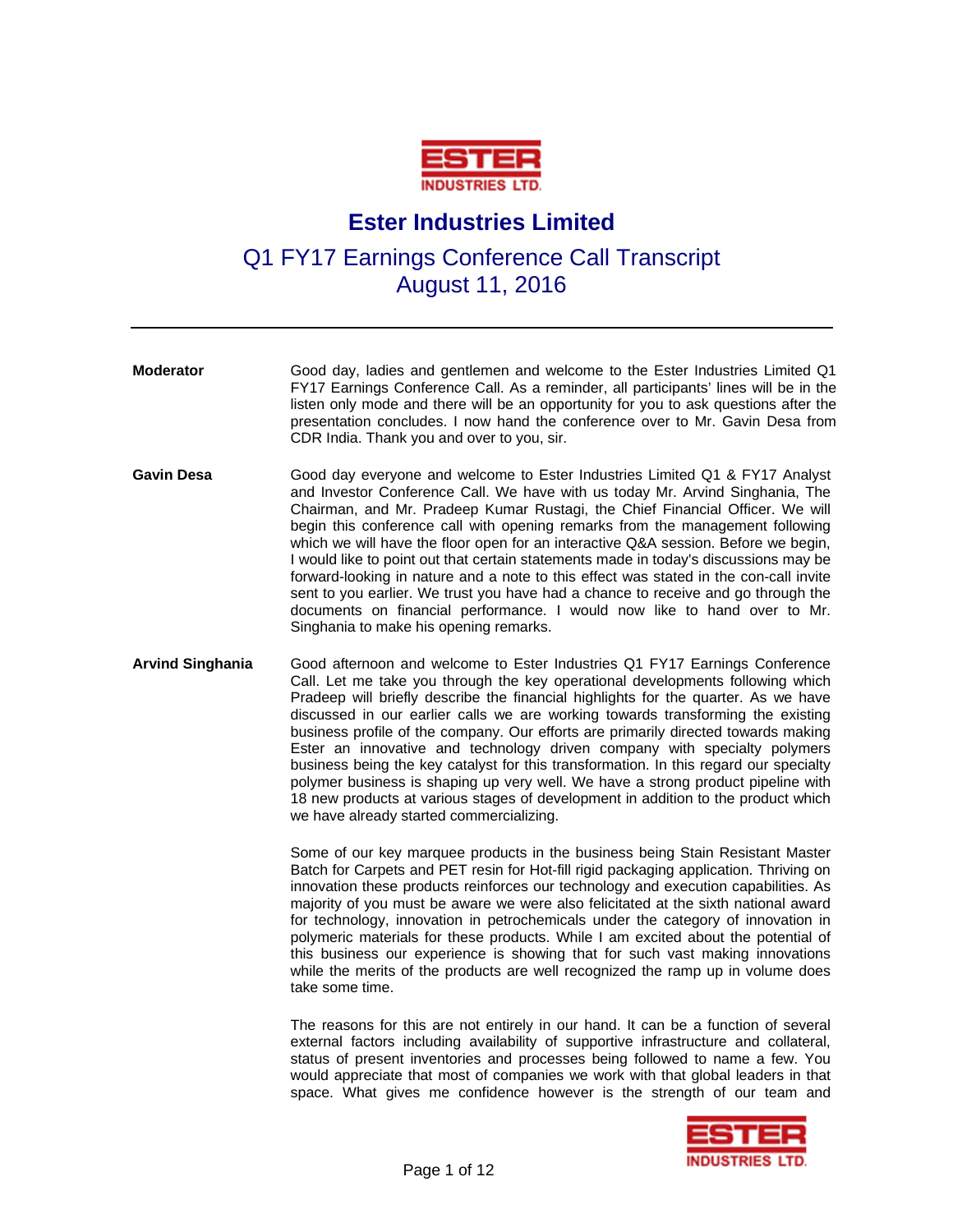capabilities and that these large entities have in almost all instances recognized the merits of our products in terms of a superior results. Once the buy in is complete and the transition is made we are very confident of significant potential our products offer.

 Specialty polymers business delivered strong performance during the quarter with revenue growth of approximately 30% and the EBIT margins almost doubling to 31% as against 17% generated during Q1 of last year.

 Moving on to our polyester films and engineering plastics business. The strategy for these remains the same with efforts directed towards helping them attain the necessary scale to support the specialty polymer business. We are also working towards improving the product profile of the two businesses by adding greater proportion of value added products.

 Operations of our polyester film business were constrained primarily by shut down for maintenance and some other events which Pradeep will elaborate upon. We are taking all necessary measures towards strengthening our product mix which would help us to negate the impacts of vulnerabilities like volatility in crude prices and the deteriorating pricing environment.

 To conclude I would like to reiterate that we are very pleased with the way the business is shaping up in the long term. Specialty polymer business continues to progress well and we are confident in its potential and its ability in transforming our business. Efforts towards improving the product profile of other two businesses will also help us to iron out the impact of cyclicality in this business.

 With that I handover the floor to Pradeep who will running through the financial performance. Thank you.

**Pradeep Rustagi** Good afternoon everyone and thank you for taking the time out for our calls. I trust that all of you have received the investor documents circulated by us earlier. Let me quickly summarize the key financial highlights for the quarter and full year following which we can begin the Q&A session.

> Before I comment I would just like to reiterate that performance of the quarter was to a large extent impacted by temporary shutdown of continuous polymerization and film plant for approximately three weeks. For the purpose of maintenance and introduction of new infrastructure. I urge you all to view that figures in the appropriate context.

> Our revenue for the quarter stood at Rs. 166 crore as against Rs. 211 crore generated during Q1 FY16. Revenues during the year were in part affected by lower realization, plant shutdown and discontinuation of the sale of polyester **chips**. EBITDA for the quarter stood at Rs. 13 crore as against Rs. 25 crore reported during the corresponding quarter last year. Depreciation and finance outgo for the quarter stood at Rs. 7 crore and Rs. 8 crore as against Rs. 10 crore and Rs. 9 crore during Q1 FY16. Loss after tax for the quarter stood at Rs. 2 crore as against that of Rs. 4 crore reported during Q1 FY16.

> On a segment wise basis the specialty polymer business performed well with revenue for the quarter growing 29% and amounting to Rs. 22 crore as against Rs. 17 crore of Q1 last year.

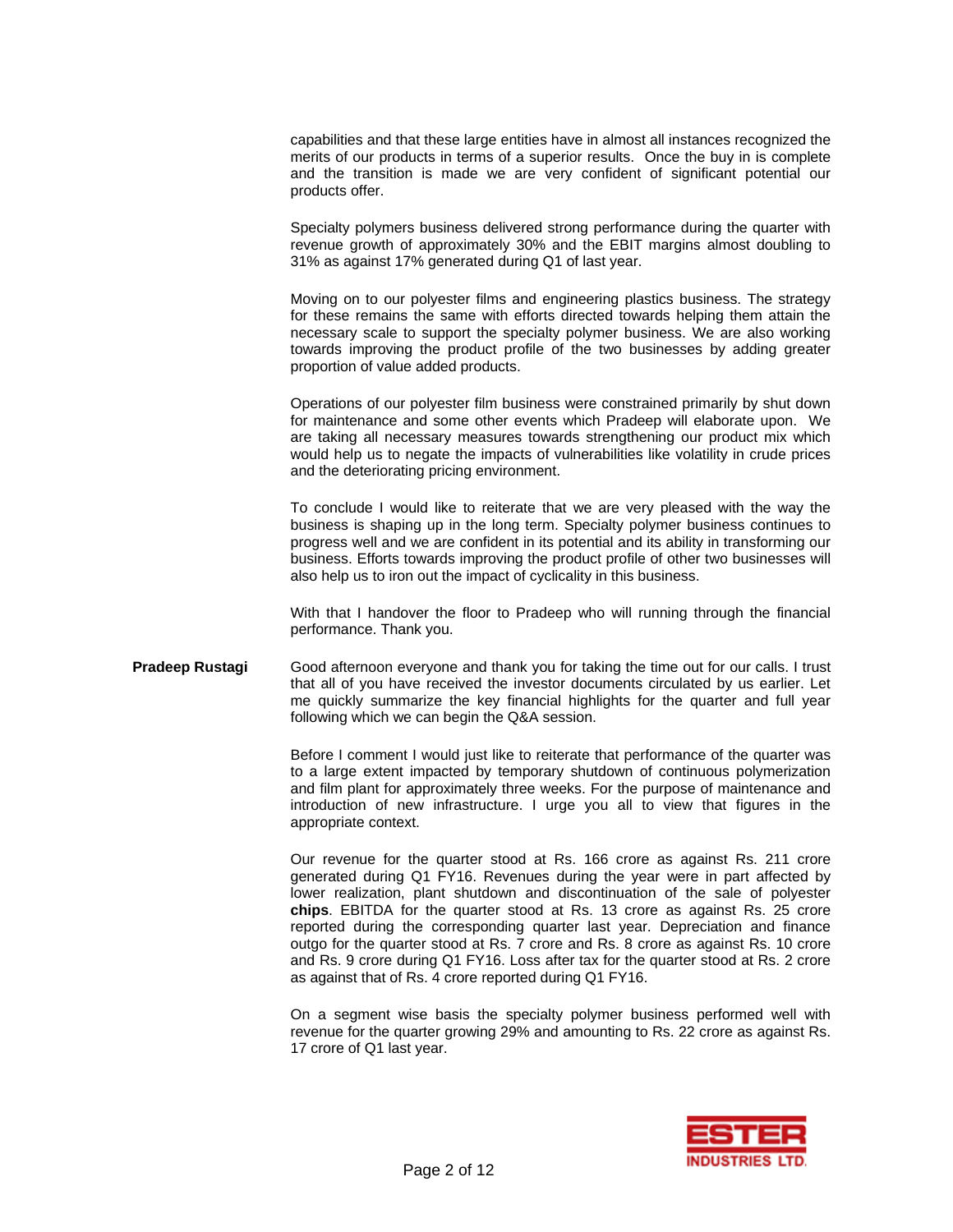The revenue expansion was accompanied by margin expansion with margins almost doubling to 31% as against 17% generated during the corresponding period last year. Polyester film business performance was largely impacted by weak realization in high-tech competition. Revenue from the business stood at Rs. 111 crore as against Rs. 156 crore generated during Q1 FY16. EBIT for the business stood at Rs. 9 crore as against Rs. 20 crore during the previous year.

 Engineering plastic business also contracted marginally during the quarter with revenues of Rs. 34 crore as against Rs. 37 crore generated during Q1 FY17. EBIT for this segment remain steady at Rs. 2 crore.

 To conclude I would just like to reiterate that we are working towards transforming the business by focusing on innovations and specialization and are confident of attaining our goals. That concludes my opening remarks we would be happy to answer your questions now.

**Moderator** Thank you very much. We will now begin with the question-and-answer session.

The first question is from the line of Sachin Kasera from Lucky Investment Managers.

- **Sachin Kasera** Good afternoon sir, I have a question regarding the specialty polymer business. At the end of last financial year we were looking at something in the range of Rs. 120 crore plus for FY17. Your press release mentions that you are seeing some slowdown in terms of off take. So can you give us some more color on exactly what is happening there and why suddenly there is some slowdown in the off take?
- **Arvind Singhania** Like I had mentioned in my opening remarks we are extremely confident about the specialty polymer business going forward. All our products including our marquee products which are the stain resistant and hot-fill products are very well accepted by the customers who we have introduced it to. In fact now as far as the stain resistant master batch is concerned, it has gone ahead to more than five or six customers in the US and it is being tested by four, five customers in Europe and in China by two customers and one in Korea. So acceptance level of our products is very, very high. As far as the hot-fill is concerned, we have introduced it to another second largest converter in the world in America and it is currently starting the testing process as of now.

Apart from that, there are many other projects that we have started and we remain extremely bullish. We expect that the medium and long term potential of this business is going to be extremely strong. As far as the revenues are concerned, it is very difficult for us to predict on a quarter-to-quarter, we are not a quarter-toquarter company right now and it is not a slowdown I would say it is just that people are taking, customers these are very, very large customers, multi-billion dollar companies and they have certain processes by which they go and introduce the products in the market. So it is very difficult for us to be able to predict exactly what the ramp up in volume is going to be. But it is going to happen, there is no doubt about that.

**Sachin Kasera** No, but I am not talking from a quarter-to-quarter perspective my question was on full year perspective. So that at the end of last financial year we had indicated that the revenues from specialty polymer this year could be in the range of Rs. 120 crore to Rs. 130 crore. So after the Q1 you think that number is achievable because you have done some Rs. 22 crore in Q1 or you think for the full year you may have to look at a little lower number?

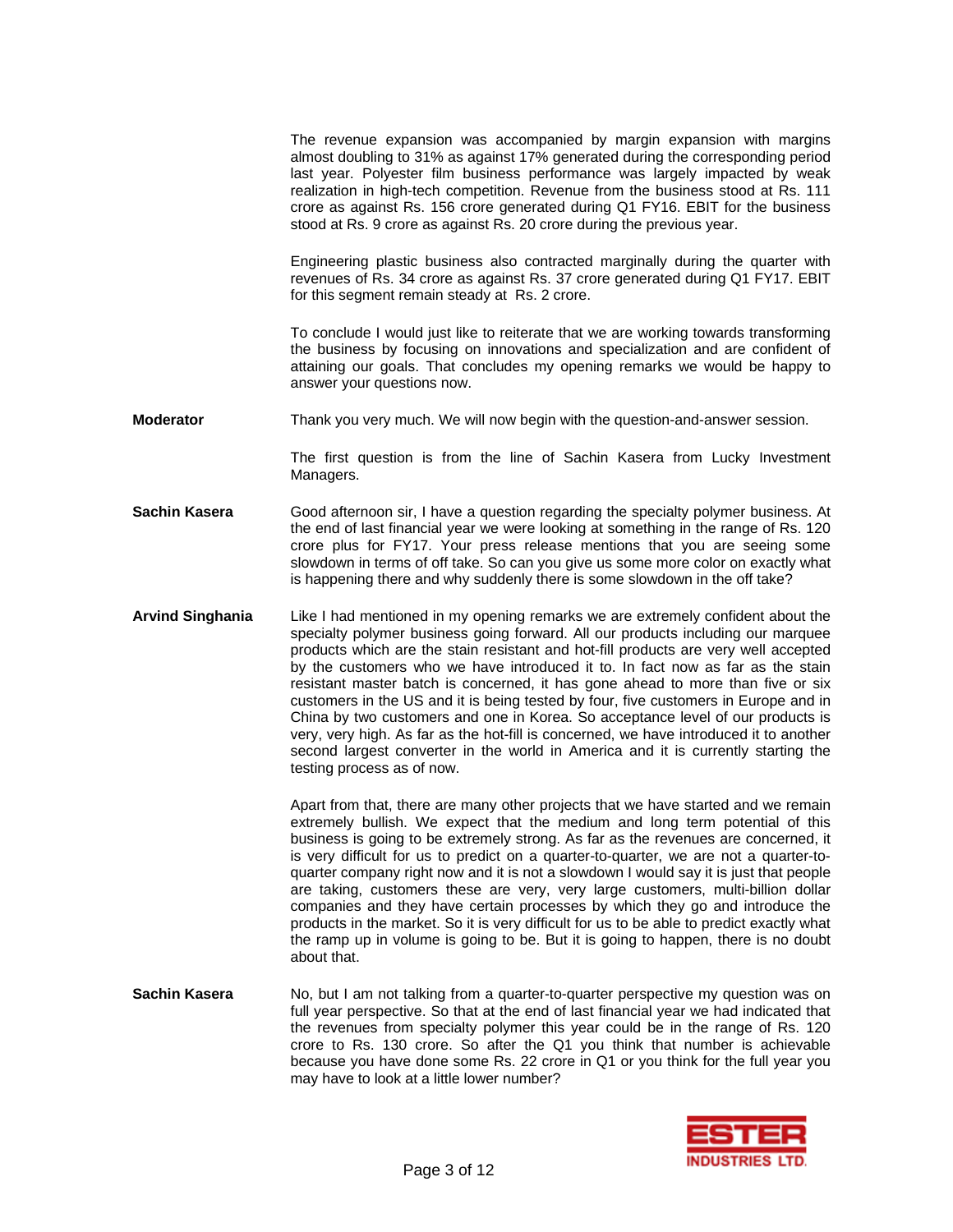- **Arvind Singhania** See we have done very well in Q1 of FY17 as you have seen. We have increased our revenue by 30% and our EBIT margin has gone up from 17% to 31%. As far as the revenues for the whole year goes, we might be looking at little lower numbers but overall the business is going to be extremely good.
- **Sachin Kasera** This Rs. 22 crore is something that we improve or we are looking at even lower than Rs. 100 crore compared to the Rs.121 crore that we are looking earlier?
- **Arvind Singhania** Well, like I said it is very difficult. This is something that we have learnt while going ahead and introducing these products in the market and while we get indications from the customers in terms of the volumes that they intend to buy based on which we have also passed on this message to you earlier, it is very, very difficult to exactly pinpoint but I am hoping that we will still be able to reach the Rs. 100 crore mark.
- **Sachin Kasera** Secondly sir on polyester film you have mentioned that you have 20% share of value add. Can you exactly classify for us how do you classify value added by per kg value addition by EBITDA margin percentage and how do you see this ratio improving?
- **Arvind Singhania** So the way we identify a value added product over a normal product is when the value additions in that product are at least Rs. 25, Rs. 30 per kilo more than the commodity products. So that is the differentiation that we do. Right now, last year we have grown our value added portfolio by about 18% over the corresponding last year . So we are intending to take this up to 30%, 35%. In fact the shut down that we have taken in this quarter was to improve the infrastructure to be able to come out with one very special product which is the Shrink film which we had to install a new extruder in our core line without which we cannot do it.

So this is going to help us to introduce this new product which has a much better value addition. Apart from that, the other products in the pipeline which are coming out in the near future which is going to help mitigate this problem of cyclicality and volatility in the polyester film business.

- **Sachin Kasera** When do we see this 35% being achieved sir and what does that mean in terms of the EBITDA margin for your film business over the next two quarters?
- **Arvind Singhania** Well, I am expecting that over the next two years we should be able to take our value added portfolio from the current 15%, 16% of overall to about 30%, 35%. And if you see in an overall view which would help us to reach a situation that even in the worst market situation we should be able to make a decent EBITDA where we do not have any drain on our bottom line from this business, that means we do not have any losses. The whole idea is to be able to make money even despite worst market conditions.
- **Sachin Kasera** Any update on some new customers that we are looking to penetrate in specialty polymers especially on the carpet polymer?
- **Arvind Singhania** Yes, I certainly do have an update on that. Like I said earlier up to now we have been working up to the earlier part of this year we had been largely working with two of the largest carpet mills as far as the stain resistant master batch was concerned. And now we have gone and introduced this to four others in the US, we are now introduced it to four parties in Europe which is a new development. We have introduced it to one very large customer in Turkey, one of the largest BCF, which is the bulk continuous filament manufacturer in Turkey. We have introduced it in China, it has been tested by two companies in China. We have introduced it to

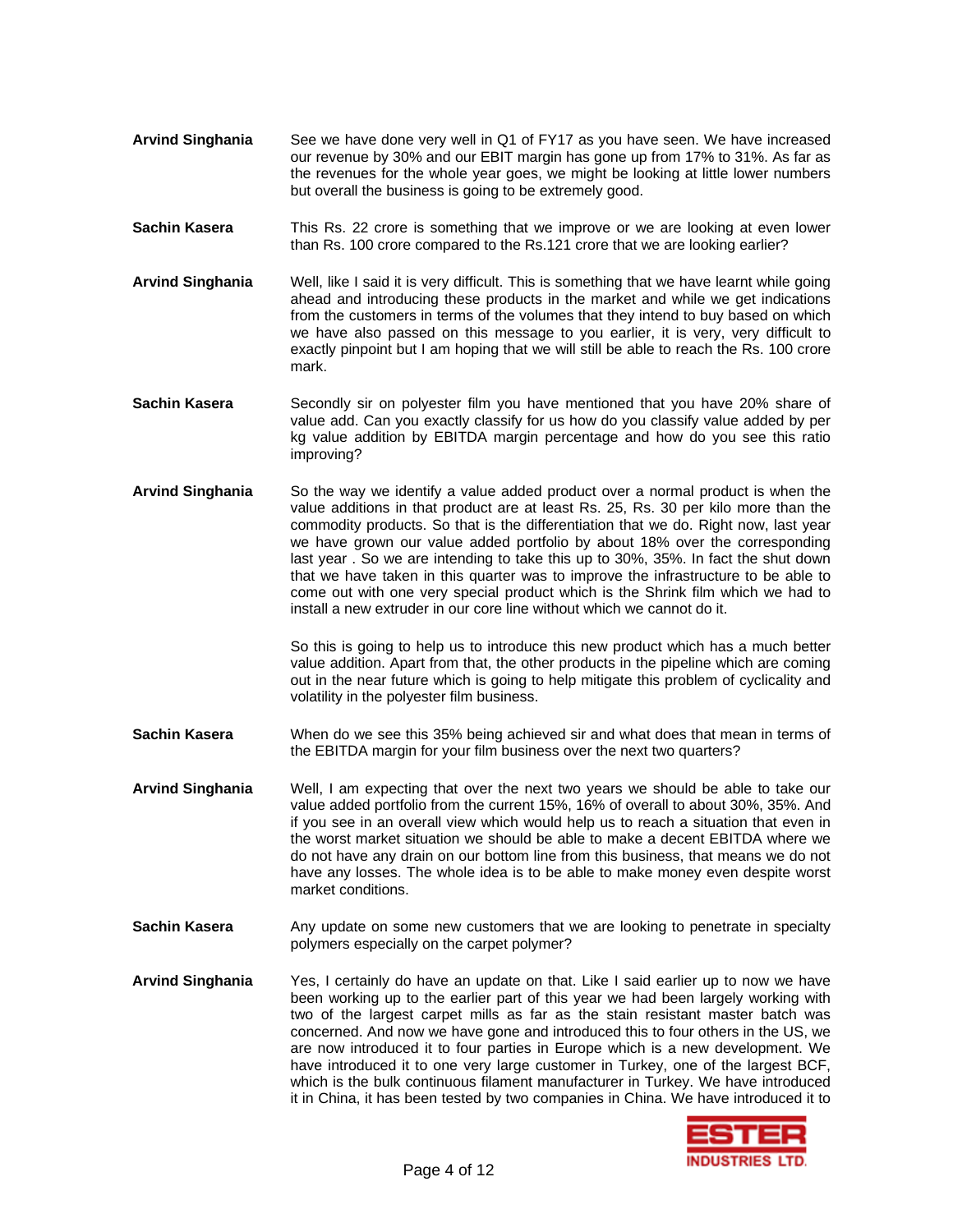one customer in Korea it is now at an advanced stages with an Australian carpet manufacturer. So we have gone and introduced it to a variety of customers in the last few months.

And from everywhere we are getting very good acceptance of the product. As far as the hot fill resin is concerned we have introduced it now to the second largest rigid packaging converter in the world. And I just had a meeting two weeks ago with them and their trial process is going to begin - the material has already reached them in fact any day. Apart from that, there are other products that we have been working on. I am not at liberty to disclose because we are under confidentially agreement. There are two other very large opportunities that we are working on which can start showing results in the next few months as well.

- **Sachin Kasera** So do you remain confident on the revenue potential of this business over the next three to four years?
- **Arvind Singhania** I am extremely bullish about this business overall, because the response that I am getting in terms of the product itself whether it is acceptable **product** in terms of technology, or quality or the product per se itself is not an issue. The pricing is not an issue. These are all multimillion dollar companies that we deal with largely so when I am getting such a positive feedback on both these issues it is just a question of them getting their processes into place to start introducing the product into their various product portfolios.
- **Moderator** Thank you. The next question is from the line of Tushar Sarda from Athena Investment.
- **Tushar Sarda** You sound very bullish on the specialty polymer business and you have introduced it to a lot of customers. So when do you think we will reach an inflection point where the sales really take off?
- **Arvind Singhania** Like I mentioned in my opening remarks and also answering the previous question, it is not something that I can answer very accurately whether it will happen in the next two months, or three months.
- **Tushar Sarda** So can you take us through how the customer decides what is their decision making process cycle how long does it take, because if the product is really good there should and it is already being commercialized by a couple of large people in US, so the acceptance and the trial at other customers should be much faster, right?
- **Arvind Singhania** Not necessarily as everybody has their own process for approval.
- **Tushar Sarda** Yes, they will have their own process but if they have.
- **Arvind Singhania** Because somebody else has approved it, it does not mean an automatic acceptance of the product by everybody else. See again this is we are not talking about a commodity product we are talking about specialty. This product has not been seen, so they have to go through their process for trial and acceptance. Now if you take the case of carpet for example.
- **Tushar Sarda** Let me ask you in a different way. The customers who have introduced this product already in their product line and introduced the product in the market, do they find higher traction in sales, do they find it easy to sell their product?

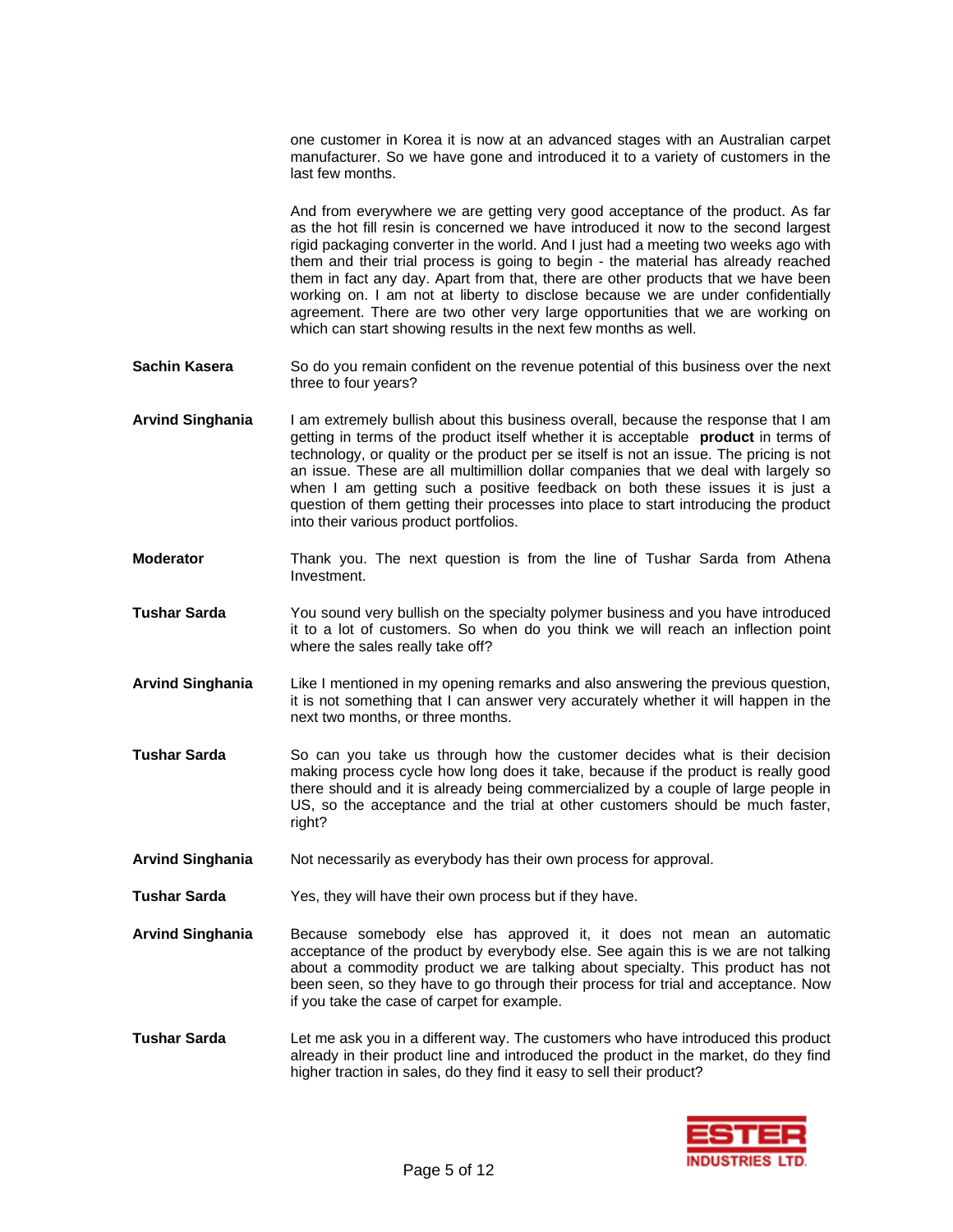- **Arvind Singhania** There is no problem in their selling the product with our master batch, there is no issue neither in production.
- **Tushar Sarda** Do they think it is easier because for example master batch is stain resistant so do they find it easier to sell because?
- **Arvind Singhania** No, it is not a question of getting a higher pricing in the market like I had mentioned in my previous one there was a sulphonated nylon already available in the market for many years today. That is a 2% direct spend sulphonated nylon which was being used by the industry. But the problem was when it had limited availability and it is very expensive. Our product gives complete flexibility to users to be able to adjust the final content of the sulphonation in the final yarn because we are a master batch. So the overall value proposition is very attractive. And it is much cheaper than sulphonated nylon.

So now it is a question of how soon they can start introducing it into their various carpet portfolios. It is not just a carpet when you talk about a carpet mill they have residential, they have commercial and within each of these, they have various product lines. So it is a question of how they can manage to scale up and introduce this product into their various product lines. That is the only issue.

- **Moderator** Thank you. The next question is from the line of Aveek Mitra from Avecsat Equity.
- **Aveek Mitra** My first question is that you have this plant closed down for three weeks so what kind of total revenue we expect in the coming quarters or what is the kind of revenue projection you can have for this year end?
- **Pradeep Rustagi** Because of the shutdown we lost sales of about Rs. 15 crore in the polyester film business. While most of it will be made good in the following quarters but there is a shutdown for the smaller lines. We have three lines, the smallest line is also under shutdown during this month. So there would be improvement in the film turnover during September quarter and there should be improvement of about Rs. 10 crore to Rs. 15 crore in the turnover of film business during this quarter over the previous quarter.
- **Aveek Mitra** Okay so we can expect at least additional revenue of about Rs. 70 crore during this?
- **Pradeep Rustagi** Yes Rs. 10 crore to Rs. 15 crore could be the additional revenue during this September quarter.
- **Aveek Mitra** Okay and second question is I have just a book keeping question basically because I find the total EBIT basically coming to be about Rs. 16 crore, because you said that your specialty polymer generated at 7 polyester film 9 and engineering plastic 2, so but your total EBIT as per the record is Rs. 5 crore about Rs. 6 crore. So I do not know if you have covered this question, so if you can just give a light on this?
- **Pradeep Rustagi Our EBITDA is Rs. 13 crore.**
- **Aveek Mitra** No, in the presentation you have given EBIT, right?
- **Pradeep Rustagi** Yes, because what happens that in the product they are as per the segmental results. So what happens if there is an other income and revenues which are of corporate nature which are not directly attributable to our business. So the sum

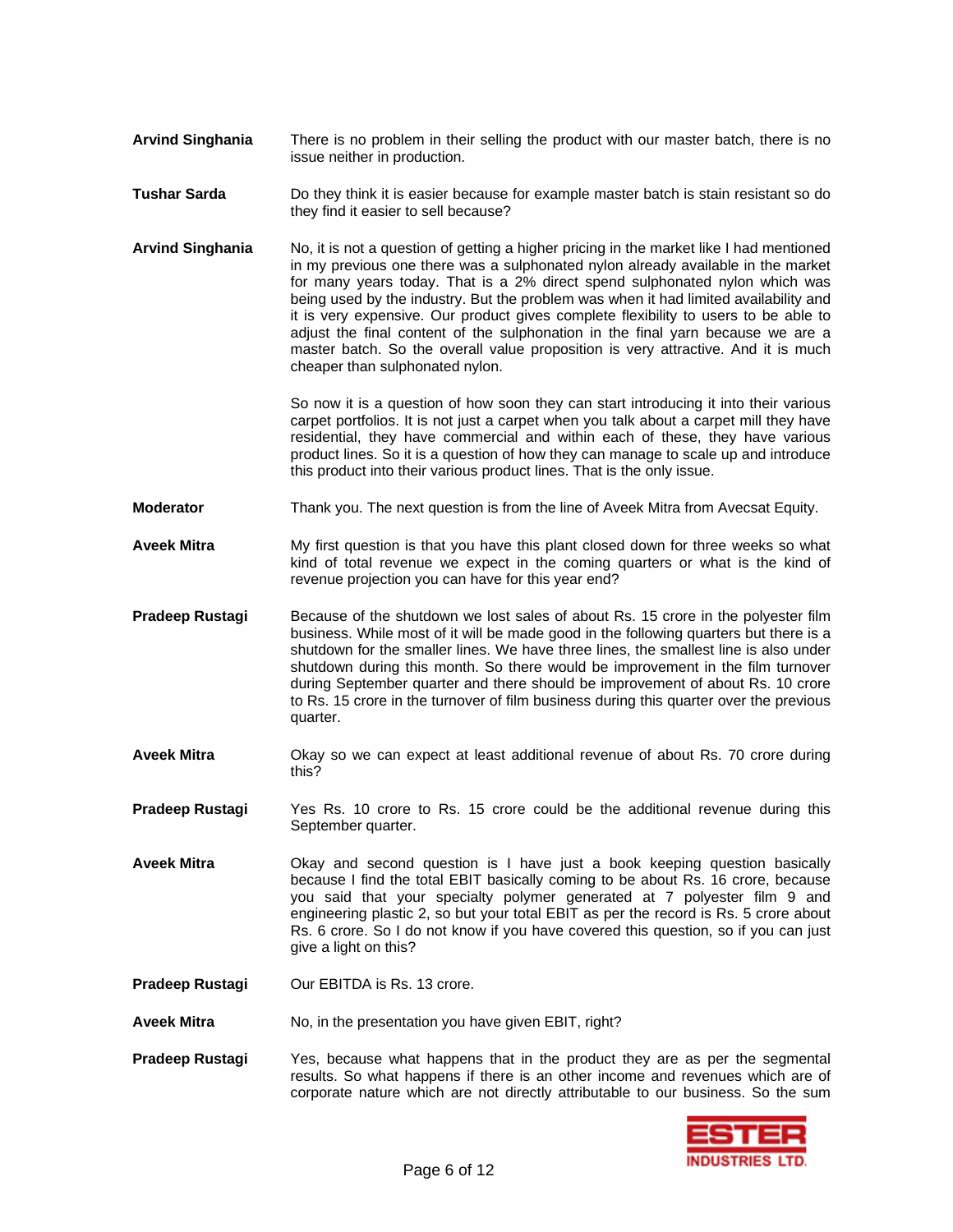total of all the EBIT from all businesses would not match with the EBIT of the company because there is an unallocable income and finance cost. Finance cost is always unallocable. So is the many corporate expenses and administrative expenses, common challenging business like IT department salary.

- **Aveek Mitra** That is included in your Rs. 35 crore of other expense you mean to say?
- **Pradeep Rustagi** It will never match if you look at the segmental results the sum total of EBIT of segment would never match with the EBIT of the company because there are common nature expenses.
- **Aveek Mitra** So what kind of EBIT you are looking at for by the year end 2017? EBITDA or EBIT or whatever is comfortable what is the percentage you are looking for?
- **Pradeep Rustagi** In the first quarter we had made EBITDA of about 8% and last year our EBITDA margin was about 9%- 9.5%. So we are targeting to achieve double digit EBITDA margin during this year.
- **Aveek Mitra** Okay and my last question is actually in continuation to the previous person's question that suppose you take the example of the earlier customers whom you have already on boarded, what is the cycle time that took to convert from say initial idea generation and to implementation of the thing, from that I think we can get some light about what your future customers can take, what kind of time cycle the future customers can take in on boarding?
- **Arvind Singhania** I think now that is a very good question. Of course the time cycle taken from the idea generation to the time when we were able to commercialize the product with the first customers was much longer. We started work in let us say in 2013 and we were able to start commercialization in 2015. The other introductions we have made are largely in this year in the last few months. And we expect that the turnaround time and starting of commercialization with these customers will be much shorter than we have taken with the first ones. Because in the first ones their product was actually in the development stage itself. Now that development stage is not, we are not going to go through the development phase with the new customers because the product is already developed. The product was introduced for the first time it was undergoing development while it was being tried. So that development plays a part and gone, so the turnaround time is going to be much shortened with the other customers.
- Aveek Mitra **And sir how many customers you have for these products right now in numbers?**

**Arvind Singhania** Well, overall we would have about if you take the entire specialty polymers portfolio we would have about 10 to 15 customers existing.

- **Aveek Mitra** Okay so what is the kind of penetration you can have in this kind of accounts that means if 10 customers is buying about I think Rs. 20 crore I think it is maximum Rs. 2 crore per customer on an average. I am just taking on an average so what kind of penetration is possible into these accounts? Can these accounts grow larger as we go forward or you need more customers?
- **Arvind Singhania** No, some of these accounts themselves can grow very large.So it is just a question of increasing their volumes and ramping up volumes with them. And apart from that even we are penetrating with new customers all the time. We are introducing these products to new customers all the time and more so we are going to start doing that for the hot fill resin as well where it is actually just gone to now the second or

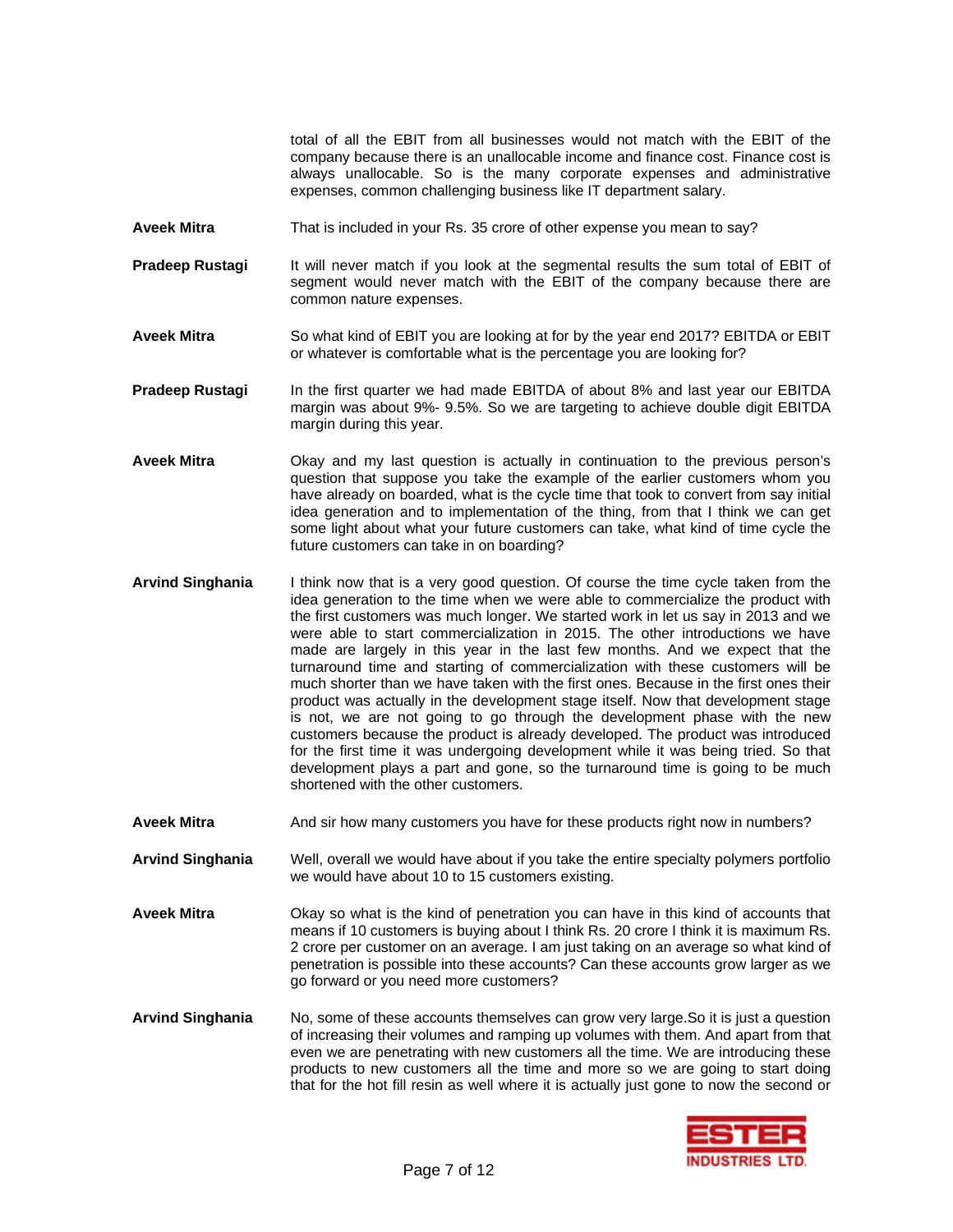the third customer. Overall if you see in hot fill resin there are about ten to twelve large converters in Europe and America itself, where there is a huge potential for this product.

- **Aveek Mitra** And sir my last question is do you have any customer in India like there are companies who are making Dyed Polyester Yarn like say Welspun Syntex and Filatex and companies like that? Do you have any customers there?
- **Avind Singhania** Filatex is not a big scale producer, Welspun is the biggest producer there are very, very small Dyed Polyester Yarn producers and we have just recently got a note of interest from them as well.
- **Moderator** Thank you. The next question is from the line of Jaspreet Singh Arora from Systematix Shares. Please go ahead.
- **Jaspreet Singh Arora** My question was on engineering plastics business. The revenue and the profitability seems to have been static year-over-year for the quarter. So if you can just highlight the reason for the same and what is the broad outlook on this because if I compare it with the other two divisions, the polyester and the specialty polymer this seems to be a very low margin business. So what is the big plan here and what is the outlook on this end?
- **Arvind Singhania** One of the reasons for this remaining static one part of the engineering plastics business is in our optical fiber cable business. And this is largely tender based business which comes from the BSNL, Bharat Net Program. So the Bharat Net project has got delayed by almost one year and it is purely a tender based business. So our orders come from the optical fiber cable manufacturer and they depend on the tenders opening up. Now we are given to understand that the Bharat Net Program is going ahead very strongly and from September, October onwards the optical fiber cable business will pick up. So that was one of the main reasons why there was no increase in the revenues from the engineering plastics business.
- **Jaspreet Singh Arora** Ok and what is the potential growth or revenues that you could see from this division going forward?
- **Arvind Singhania** I think if the OFC business start back up again we should be looking at about Rs. 175 crore to Rs. 190 crore for the year.
- **Pradeep Rustagi** As against 155 in FY15-16
- **Jaspreet Singh Arora** So based on these orders from the optical fiber cable that you mentioned earlier, that and bit of uptake in overall. So what is the kind of margins that you envisage here because as I was stating earlier seems to be a low margin. So unless it is high on capital employed, ROCE that would be a different think which I am not sure right now. So how does it fit into our overall margin and the other high margin businesses?
- **Pradeep Rustagi** We are targeting to achieve EBIT margins of 7% to 8% in engineering plastics business during the year. It is very stable volume because the expenses will remain constant. And any addition to the contribution will be in addition to the EBIT margin. So as we build up the volumes and achieve Rs. 180 crore of sales during this year we are targeting to achieve 7% to 8% of EBIT margin.

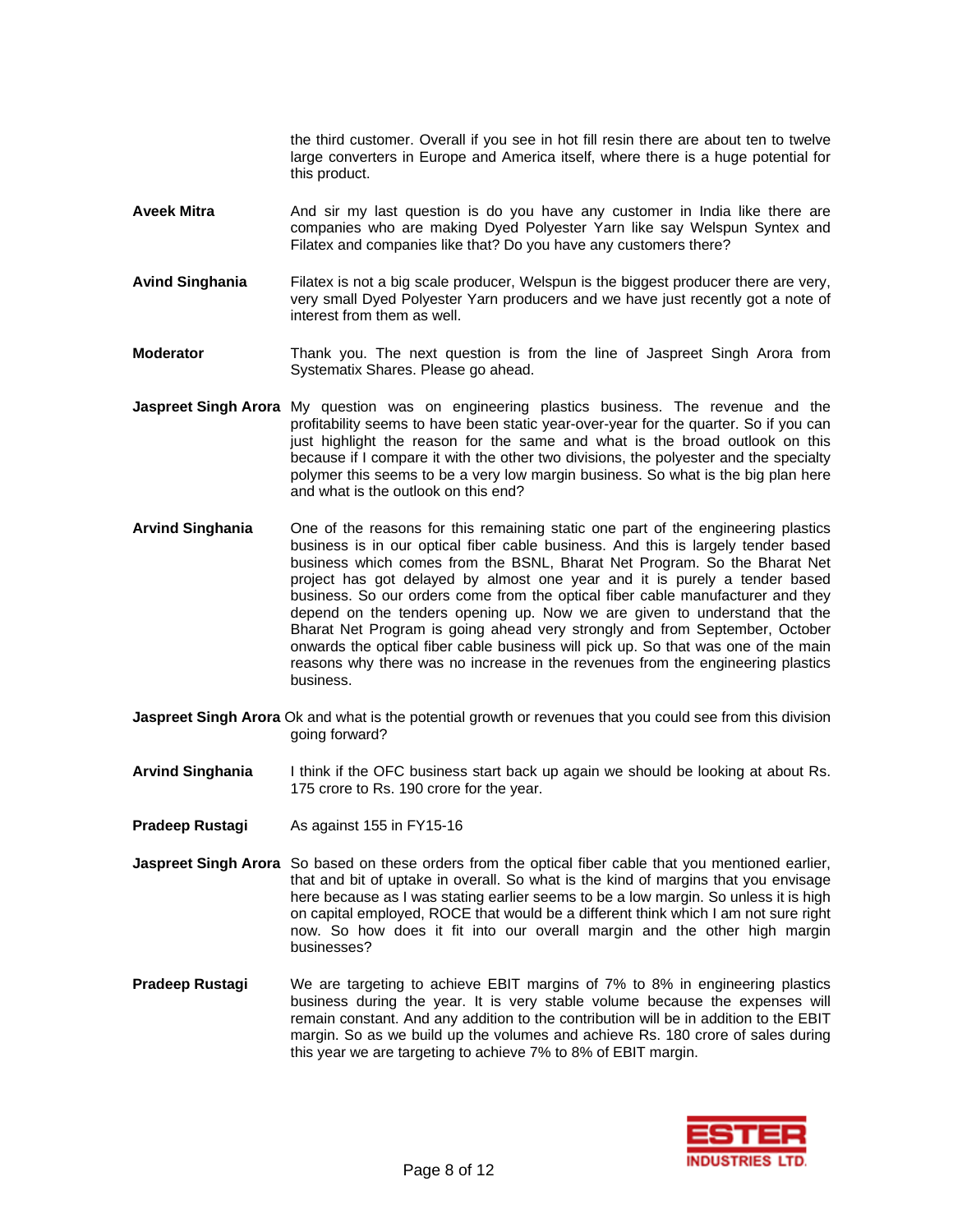- **Jaspreet Singh Arora** And what does it mean sir in terms of return on capital employed for the business for this division?
- **Arvind Singhania** Return on capital employed would be in single digit and 9.5% to 10%.
- **Jaspreet Singh Arora** What is the target return on capital employed on this side of engineering plastics business in let us say a five-year time frame what is the broad view that you have for this division?
- **Arvind Singhania** Over a five-year time frame we are expecting to grow this business to about Rs. Rs. 350 crore to Rs. 400 crore and start achieving about a 11% to 12% EBITDA margins.
- **Jaspreet Singh Arora** And sir just on polyester the shutdown that was there for three weeks what does it mean in terms of loss of revenue?
- **Arvind Singhania** About Rs. 15 crore as we told in the previous question in response to the previous question
- **Jaspreet Singh Arora** Okay so I will not be able to understand. So if I had Rs. 15 crore so it means Rs. Rs. 111 crore would become Rs.126 crore. So it is still a dip from the Rs. 156 crore of revenue in the same quarter last year. So what exactly is the reason behind the same sir?
- **Arvind Singhania** There are two reasons for that. Number one is the reduction in raw material on account reduction in the crude prices. So overall pricing has come down. As the raw materials have come down so the finished good prices have also come down. And there is also being a margin contraction because of heightened competition in this business.
- **Jaspreet Singh Arora** So what would have been the volume growth for this quarter on a Y-o-Y basis?
- **Pradeep Rustagi** So during this quarter the volume is down only by 4% as compared to June 2015 quarter. And the revenue is down by about 22% as compared to June 2015. So that shows the reduction in the trailing prices.
- **Moderator** Thank you. The next question is from the line of Suraj Chokhani from Capstone Capital.
- **Suraj Chokhani** I would like to ask the promoters like the current stake that they have in the company is around 50% to 54% approximately, 54.22%. So are there any plans to increase this promoter holding in near future?
- **Arvind Singhania** Well, I would at an appropriate time like to increase my promoter holding.
- **Moderator** Thank you. The next question is from the line of Sudhir Mahajan from Sparton Investments..
- **Sudhir Mahajan** You know with this 3D printers coming in how good will your engineering plastics be useful for this?
- **Arvind Singhania** The 3D printing technology is extremely new and we are still evaluating that technology how it can affect us. So I am afraid it is very difficult for me to answer that question because it is something that we need to evaluate in great detail.

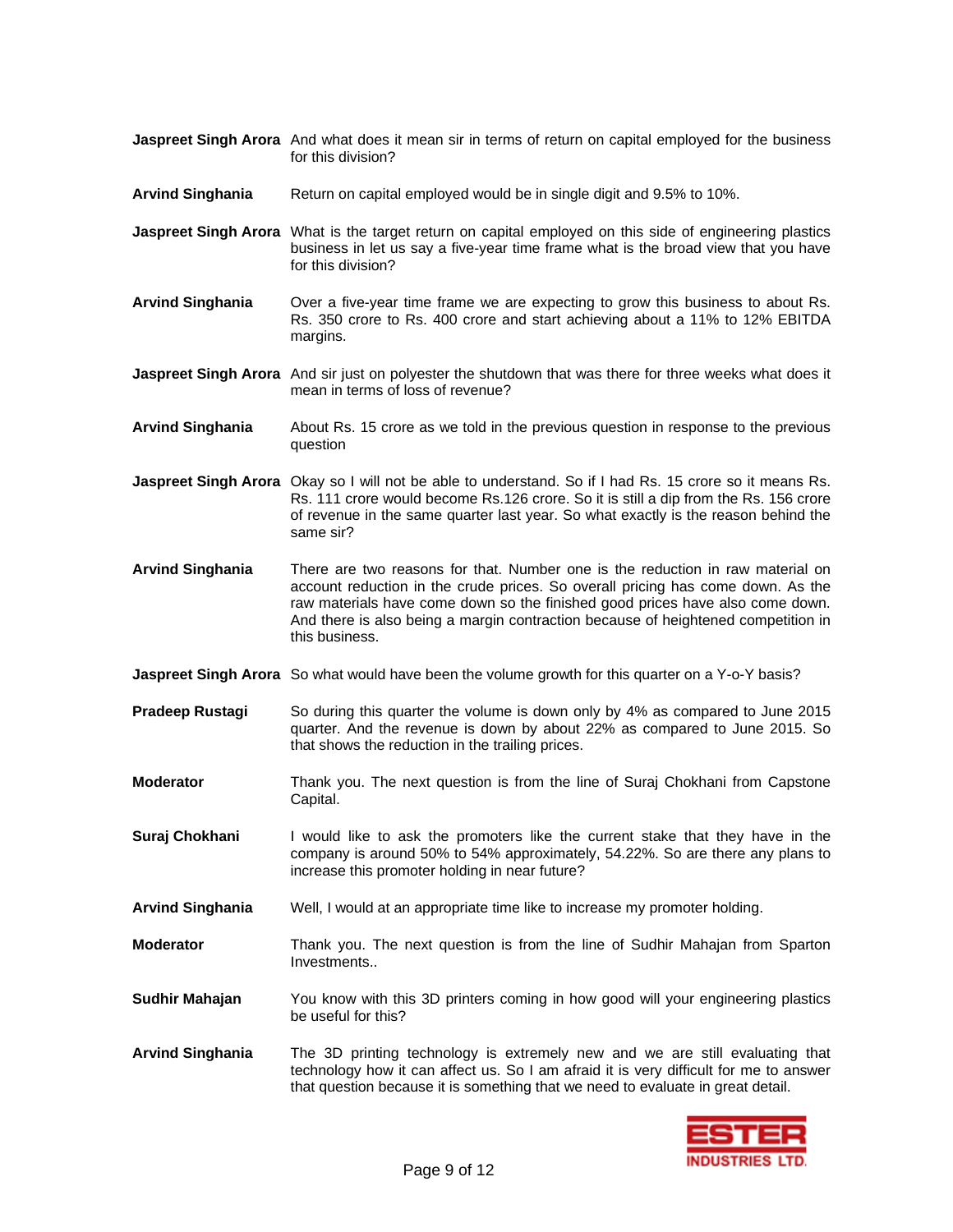- **Sudhir Mahajan** But are you working at something like this on this?
- **Arvind Singhania** No, because the 3D printing technology is completely unrelated, that is a technology to create products using a 3D model on CAD. Now that is very different to our business. We are a manufacturer of materials. So a 3D printing is going to be used by a consumer of our products not by us per se.
- **Sudhir Mahajan** Yes, that is what I am saying because product see usable in 3D printing that is what my think?
- **Arvind Singhania** That is something that we need to evaluate. I cannot answer that question it is too newer technology for us right now to be able to give you a direct answer on that.
- **Moderator** Thank you. The next question is from the line of Nidhi Agarwal from Sharekhan.
- **Nidhi Agarwal** Sir, my question is what is the long term plan for polyester business? It is a low margin business and it is actually taking up by all the growth you are seeing in other two segments. So are you going to sell if off or you convert it to other lines?
- **Arvind Singhania** No, our plan is very clear that we want to use technology for our growth and we want to convert more and more of our commodity business in the polyester film segment from commodity to value added products. So we do not want to grow in the commodity sector at all. That is not our strategy. Our strategy going forward is always going to be technology oriented. So as far as the polyester film business is concerned we will grow if there is a technological reason for us to grow. If we are able to reach those volumes and we are pretty sure we will and if that demands the growth and condition of the capacity we will do that. But we will not like to grow on the commodity part of the business.
- **Nidhi Agarwal** We saw a huge fall in polyester business this quarter. Even if I account that Rs. 15 crore sale that is lost due to plant shutdown still it is a huge decline. So are we going to see such decline in coming quarters also or how is it?
- **Arvind Singhania** No, this was primarily first of all as I explained and Pradeep explained we had a shutdown we had maintenance shutdown in this quarter. So we lost some volume there because of that. And the second concern for us are falling revenue versus falling raw material pricing which was in quarter two. As the raw material prices came down the finished goods prices also came down.
- **Nidhi Agarwal But margins have almost half from Q1 of last year?**
- **Arvind Singhania** See margins are under pressure. One of the reasons also is for the pressure on margins in the polyester film business.
- **Nidhi Agarwal** Okay so if this trend continues we are not going to see any growth in the overall results for the next two, three years, right?
- **Nidhi Agarwal** Because your specialty polymers even if it grows by 50% it is a very right now it is a 15%. So it will hardly grow to what I mean like where is the growth you see are you planning to grow in this business by 50% to 100% over the next few years' year-on-year?
- **Arvind Singhania** Well, overall the main growth is going to be come from the specialty polymer business that is absolutely clear. The main growth is going to in terms of revenue,

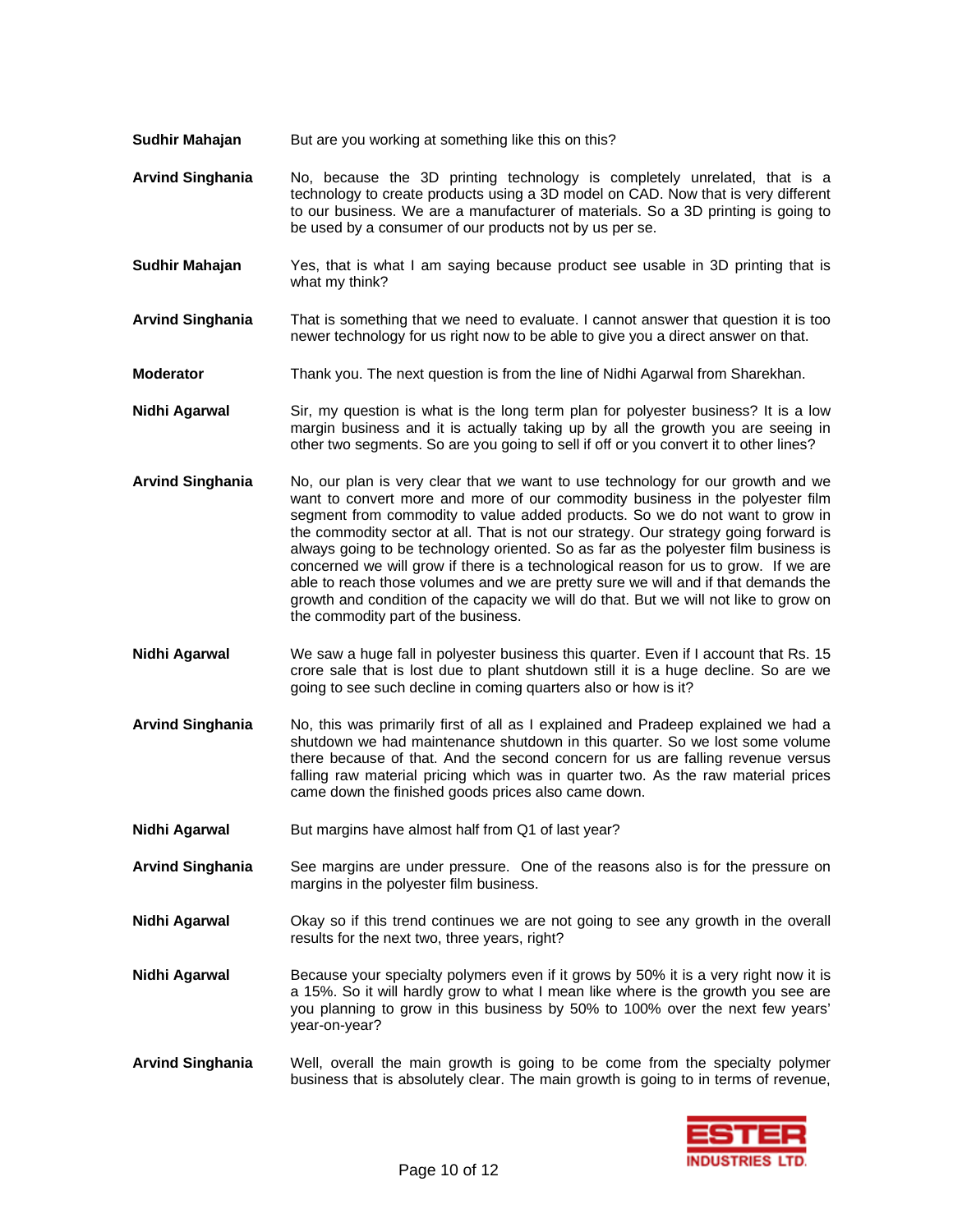in terms of bottomline and I would say it would be not reasonable to make an assumption that will grow only by 50% or 100% over in the next year or so.

- **Surbhi Agarwal** But that kind of growth we are not seeing in the recent few quarters we have not seen any major growth in the specialty polymer business also.
- **Arvind Singhania** See as I already said that this is the specialty polymer business is a technology business. It takes a little bit of time for volumes to ramp up because the customers these are new products to introduce and while the customers have almost across the board the customers have accepted our product per se in terms of quality or technology or even commercials or in terms of pricing. It is just a question on little bit of time that it takes so then to start introducing it been through various portfolios. So I do not think you can take a quarter-on-quarter view on this business at all.
- **Pradeep Rustagi** In 2014-15 we did a turnover of Rs. 20 crore on special polymer which includes the Rs. 67 crore in 2015-16.
- **Arvind Singhania** So there was growth in 2015-16. There will be growth in 2016-17 and you might just see after one big order from one big customer might just be a very big jump in the revenues and the bottom line from this business.
- **Nidhi Agarwal** So that kind of big order visibility right now in the near one, two quarters?
- **Arvind Singhania** We are working with many, many customers and I think it is some; it could happen and it will happen very soon.
- **Nidhi Agarwal** And you know one of the leading players in polymer industry they tell that getting approval from new polymers it is not so easy, it takes a lot of time. So that I agree it is taking time. But till what time and that has become a question.
- **Moderator** Thank you. The next question is a follow from the line of Aveek Mitra from Aveksat Equity.
- Aveek Mitra **I** just wanted to understand about your loan book right now because I think last March you had about Rs. 280 crore of total outstanding loans. So what is the kind of loan book and is there any chance of it is increasing during this year?
- **Pradeep Rustagi** Our working capital borrowings are range bound and there is reduction in the term loan. So we are scheduled to pay about Rs. 35 crore term loan during this year. We may raise small amounts so by and large by end of March 2017 there could be reduction in the total debt by about Rs. 25 crore to Rs. 30 crore. So 31 March we had an interest bearing debt of about Rs. 304 crore which should be reducing to Rs. 280 crore or Rs. 285 crore by end of this financial year.
- **Aveek Mitra** Okay and you expect to generate this Rs. 25 crore to Rs. 30 crore out of your internal accruals only or you need to take fresh borrowing for this?
- **Pradeep Rustagi** Yes.
- **Aveek Mitra** And just another question on the production side that you said that you have three lines. I just wanted to understand are these lines fungible that means can you use these for specialty polymers if the order comes like that?